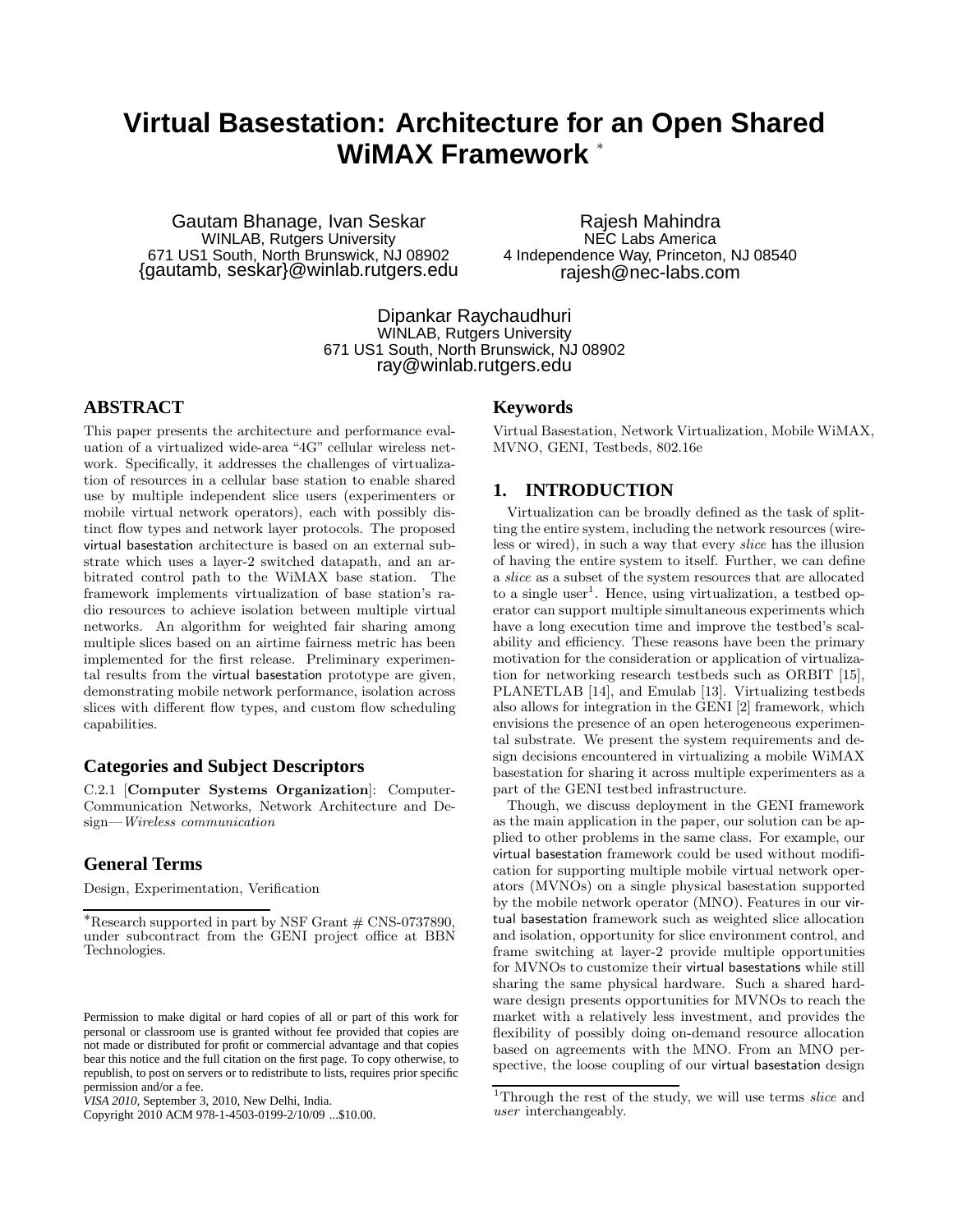from the hardware itself helps to make the design portable across multiple platforms. Finally, our design also allows individual MVNOs to customize flow scheduling within each virtual basestation for achieving service differentiation.

In this study, we propose the virtual basestation framework as a means by which a single physical basestation may be shared across multiple slice users i.e experimenters or MVNOs. Specifically, our contributions are-

- 1. We lay down guidelines for virtualizing and integrating a 4G wireless radio framework while being independent of the actual hardware chipset. The modified architecture allows simultaneous sharing of underlying resources and preserves repeatability.
- 2. By ensuring that all frame switching within the network architecture is based purely on layer-2 information, we support the use of arbitrary network, transport, sessions, and application protocols.
- 3. Through prototyping, we show the feasibility of our design and present preliminary results from the WiMAX Basestation.
- 4. Controlled experiments show that sufficient radio isolation can be achieved, irrespective of flow priorities (such as UGS or BE), in a shared mode of operation such that scientific conclusions can be drawn with sufficient accuracy.
- 5. We show how our virtual basestation setup could be used by slice users (experimenters or MVNOs) to customize flow scheduling within their slices.

Rest of the paper is organized as follows. Section 2 gives a brief overview of the system design. Section 3 presents a discussion on the changes in the system required for emulating multiple virtual basestations for individual slices. In section 4 we present the modifications to the control and datapath of the network architecture to support multiple simultaneous slices. Preliminary results and experiment scenarios are discussed in Section 5. Some related work is discussed in Section 6. Finally, Section 7 concludes the study and provides future directions.

#### **2. SYSTEM OVERVIEW**

We begin with a brief overview of the network components in a conventional WiMAX deployment. After describing the functions performed by each of these components, we highlight requirements of the virtualized infrastructure. This is followed by a high level overview of our proposed design.

#### **2.1 Conventional WiMAX System Design**

A standard Profile-A/C WiMAX system typically consists of three important components: (1) Basestation transceiver system (BTS), (2) Application service network gateway (ASN-GW or ASN), and (3) Content service network gateway  $(CSN)^2$ . The BTS is the main component of the WiMAX system and consists of the air interface that includes the radio which communicates with the clients. Among other things, the BTS is capable of controlling RF features such



**Figure 1: Conceptual illustration of our virtual basestation design. Virtualization consists of three main concepts: Abstraction and programmability, which provide every slice with the experience of having control over a virtual basestation, and slice isolation which ensures performance repeatability.**

as the transmission frequency, power, rate, symbol ratios, retransmission mechanisms, and other client management functionality. The BTS interacts with the wired world through the use of the ASN-GW. The ASN-GW is used to route traffic appropriately from the wired interface(s) to individual service flows on WiMAX clients. After describing the requirements for our virtualized framework, we will discuss the modifications and additions needed to these components for realizing our virtual basestation design.

## **2.2 Requirements In A Shared BTS Setup**

At a conceptual level, the system requirements are as described in Figure 1. Our system should provide every slice/user with the illusion that it has control of an entire basestation, though the radio capacity of this virtual BTS is possibly lesser than the original physical BTS. Such virtual basestations provided to individual slices should have a control framework which is similar to the original basestation. Finally, these virtual basestations should also be isolated from each other i.e, they should not affect each others performance.

Before we delve into the details of our design we will briefly discuss specific requirements which are important from two different perspectives. Though all requirements described in this section are specific to the deployment of a 802*.*16*e* Mobile WiMAX system, the requirements and corresponding design can be generalized to encompass the deployment of other 4*G* cellular radios such as LTE [4].

#### *Slice User's Perspective.*

We begin with a discussion on the design features important from a slice user's i.e an MVNO's or experimenter's perspective:

- Layer-2 Frame Switching: To allow the user to run a custom network stack, which is a key requirement for evaluating the clean slate protocols, the complete datapath for the WiMAX system should be run purely using layer-2 switching.
- Programmability: Each of the slices should have access to most of the features that can be controlled on the Basestation. These include and are not limited to the use of custom service flow definitions and flow scheduling mechanisms.

<sup>2</sup>There are other components like the AAA authentication server, but we do not discuss these since they are not a part of the core prototype in our shared setup.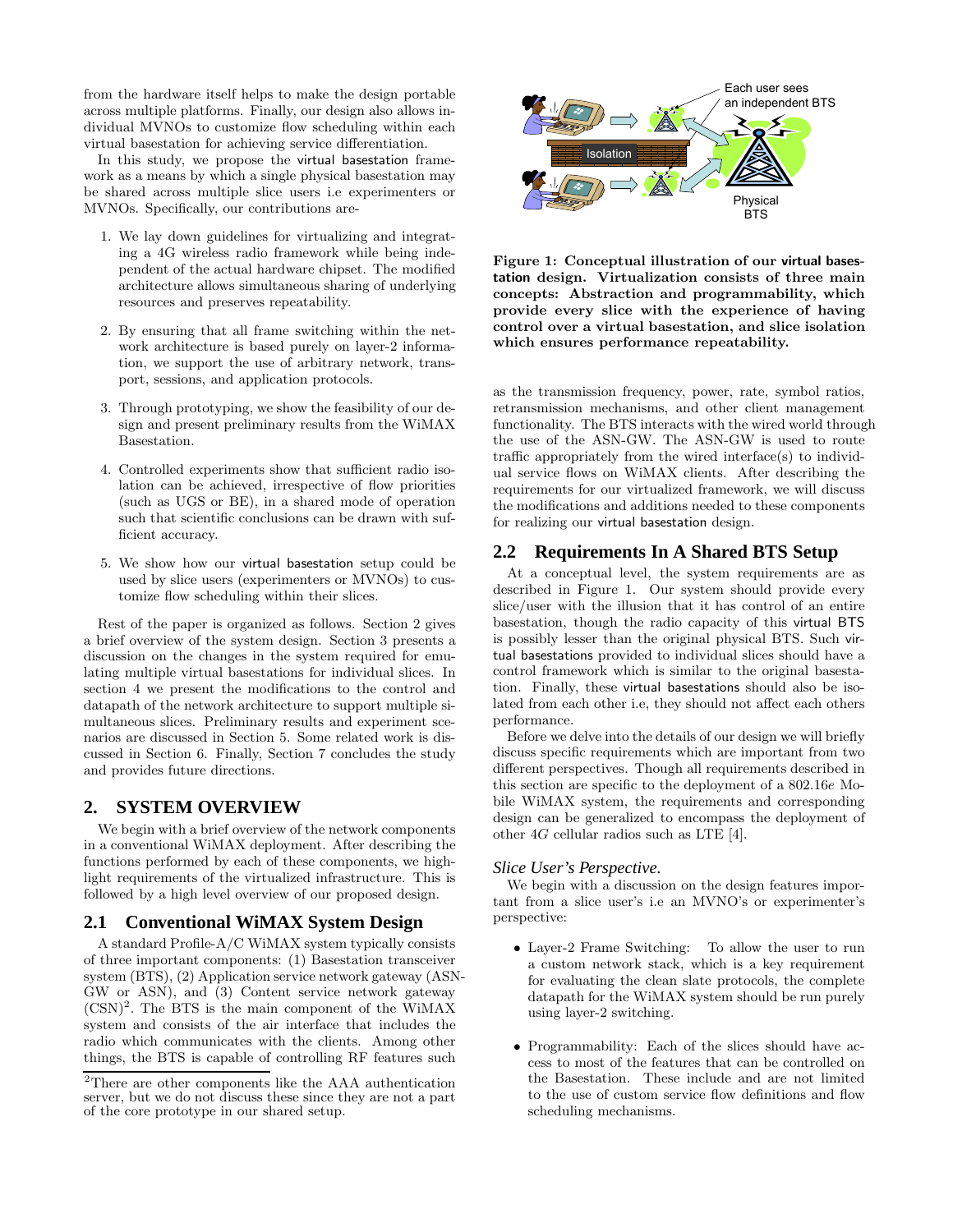

**Figure 2: Generic architecture for the proposed WiMAX deployment. This architecture is capable of supporting mutiple** *vBTS* **substrates, which could be either local or remotely located.**

- Slice feedback: Appropriate feedback should be provided to every slice for allowing measurements and performance monitoring. Detailed information such as RSSI, Modulation and coding scheme (MCS), throughput (Mbps), MAC retries, and the CINR ratio are among few of the metrics that are particularly useful for individual slices.
- Repeatability: Slices would want their results to be repeatable over time. Hence, even though the results are scaled down (due to sharing with other slices) they will still allow scientific inference to be drawn from experiments.

#### *Administrator's Perspective.*

The system administrator will either be a mobile network operator or a testbed operator. Features which are important from such a system administrator's perspective are as listed below-

- Slice management: Our setup should support creation, destruction, and restoration of slice instances in the system. Such a feature should also support dynamic creation, destruction or modification of the data path for individual slices. Other features under this category include quota management for slices such as CPU, disk or radio resources allocated per slice.
- Monitoring services: Resource tracking services that allow the system administrator to have a broad view of the system permits system usage control and diagnostics. Typically, features such as details on authenticated clients, slices, traffic, current and historical resource usage are useful.

Based on these design considerations, we present our virtual basestation framework. We begin with a broad overview of the network architecture followed by a detailed design description of individual components in the system.



**Figure 3: Proposed architecture for the** *vBTS* **substrate. VLANs are named as** *ethX.vly***, where X is the number of the physical interface and y denotes the vlan id on that interface.**

#### **2.3 Top-Down Design Overview**

An architectural overview of our virtual basestation design is as shown in Figure 2. In addition to the Basestation transceiver (BTS) and the Application service network (ASN-GW), which are standard components of the WiMAX framework, we add the virtual basestation (*vBTS*) substrate. Our idea of emulating *vBTS*s outside of the physical BTS is motivated from the fact that the BTS is a proprietary product, and in most cases we will not be able to modify its functionalities or features. Such a loosely coupled system design allows our virtual basestation framework to be portable across other BTS hardware platforms and improves its applicability.

Functionally, the *vBTS* substrate provides a platform for multiple slices to login and conduct experiments through the use of virtual machines. Each of the virtual basestations on the local<sup>3</sup> *vBTS* substrate has an appropriate control and layer-2 datapath configured to reach the physical BTS transparently through the customized ASN-GW. The control and customization of the slice are made feasible through appropriate grid service, while the layer-2 datapath is setup using features such as VLANs, tunnels at layer 2 and frame routing through the Click modular router. These *vBTS*s can now be leased by MVNOs from the operator or they can be directly included as a part of the GENI slices for performing end-to-end experimentation.

In the following sections, the paper will discuss the details and rationale for the design of the virtual basestation substrate as well as the modified ASN-GW substrate.

#### **3. VIRTUAL BASESTATION SUBSTRATE**

The main function of the *vBTS* substrate is to emulate an isolated private basestation transceiver for every slice. We begin with a generic discussion of the design methodology for the *vBTS* substrate, followed by a discussion on the components used for prototyping the substrate.

#### **3.1 VM Technology Selection**

The *vBTS* substrate fulfills the purpose of emulating a fully functional WiMAX Basestation Transceiver (BTS) to every slice user, while possibly supporting lesser (but fixed) radio capacity than the original BTS itself. To ensure that

<sup>3</sup>Remote mode could be supported by using tunneling.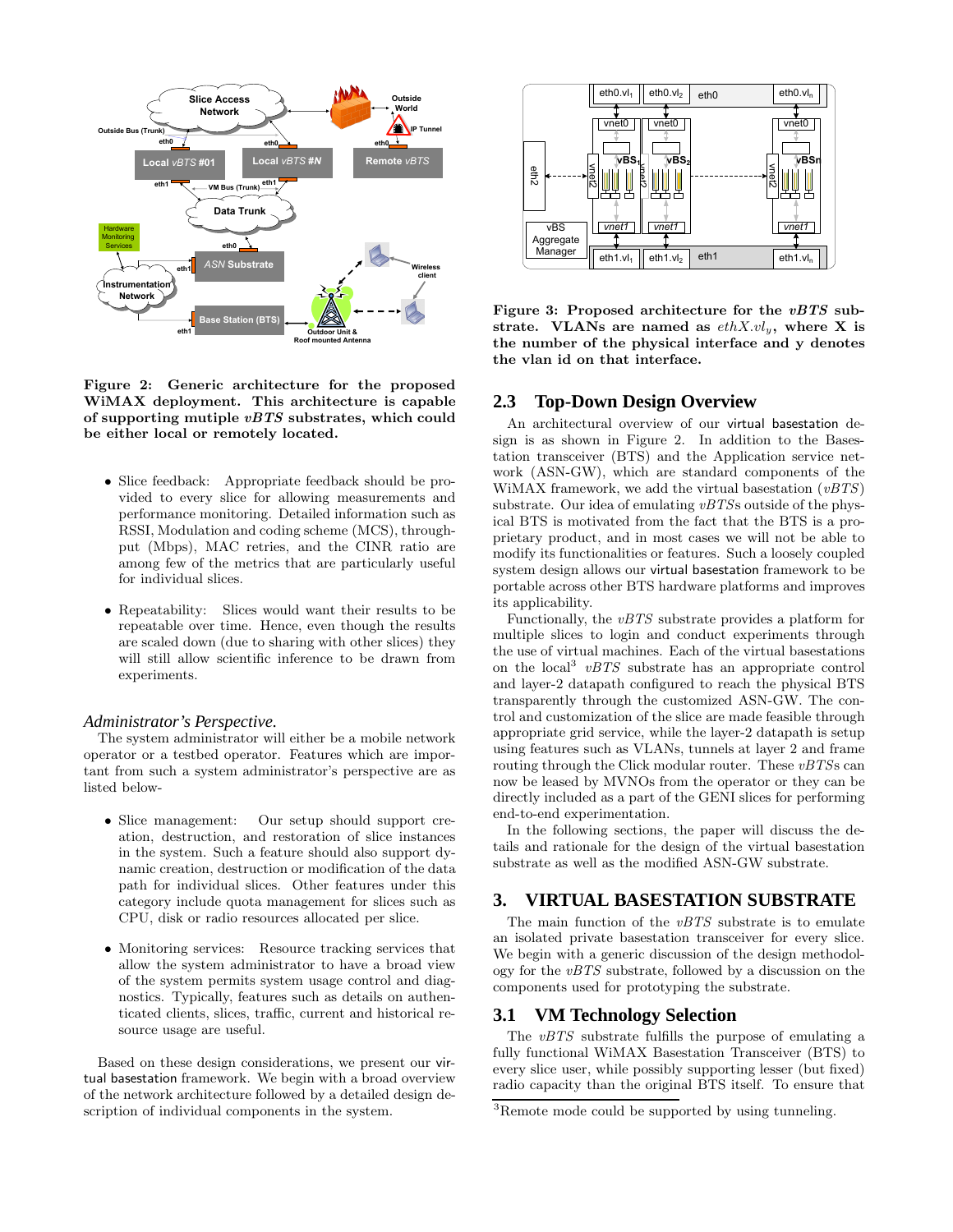all design requirements listed in the previous section 2 are fulfilled, we need to carefully select appropriate virtualization technology for running the virtual machines. Specifically, our virtual machine (VM) technology should: (1) Allow for quick creation and deletion of VM instances for management purposes, (2) Support a wide variety of OS distributions to allow customization of environment, (3) Allow the user to customize everything from the Kernel (and hence the network stack) to the drivers used in the OS, and finally, (4) Provide means for easy administration. As per qualitative comparisons provided in a previous study [11], *Full Virtualization* provides each of these features and it is thus preferred over other forms of system virtualization for our *vBTS* implementation.

We use Kernel Virtual Machines (KVM) [3] which are based on the QEMU [7] emulator. This is a full virtualization technique and relies on the CPU architecture to have virtualization extensions such as *Intel VT* or *AMD-V*. KVM can be easily administered from conventional Debian systems, which are also used with our other systems in the ORBIT framework. KVM also has support for a wide variety of distributions for the guest VMs, and supports virtual networking that allows creation of virtual interfaces.

## **3.2 Slice Access Design**

A generalized design of the *vBTS* substrate is as shown in the Figure 3. Each of the VMs are designed to have three virtual interfaces, marked as *vnet0* through *2*. These virtual interfaces are bridged with appropriate VLANs on corresponding physical interfaces. Individual vlan-ids serve as slice identifiers. Functionality provided by each of the virtual interfaces is discussed below.

*GENI/Outside Access:* The first virtual interface *vnet0* is responsible for providing connectivity to the outside world from the VM. This is achieved by bridging traffic from each *vnet0* to the appropriate outbound VLAN interface. The slice user can also use SSH over this interface to enter into the VM. This interface is directly routable from the physical  $e th\theta$  interface on the  $vBTS$  host machine.

*Client Access:* The second interface on the virtual machine is *vnet1*, which is used by the slice user to reach the WiMAX clients via the BTS. Each of these *vnet1* interfaces are tunneled to individual *vlans* on the *eth1* interface of the *vBTS* host machine. These *vlans* travel over the trunk and are eventually connected to the wireless clients through the modified ASN substrate as seen in Figure 2. Using *vlans* permits us to easily separate traffic from a slice at layer-2. Such a setup also helps in making the system design scalable, since these *vlans* allow us to span the *vBTS* substrate over multiple physical machines connected over LANs. From a slice user's perspective, every MAC (layer-2) frame destined to the wireless clients should be sent over this local interface in the *vBTS* environment, and similarly receive frames from the clients through the same interface.

*Control Access:* The third interface on each of the VMs is  $vnet2<sup>4</sup>$ , which is a control interface connected via the  $eth2$ interface on the node. This interface allows the experimenter to orchestrate the experiment, collect results, and eventually



**Figure 4: Modified ASN-GW substrate.**

provide means of remote monitoring using the *vBTS* management services.

#### **3.3 VM Grid Services**

Programmability within each of the virtual machines is provided through a restful web interface which is a customized version of the OMF [5] grid service. OMF was chosen as an experiment control and management framework because it provides an easy, centralized approach to resource management. Most of the control and monitoring features supported by the OMF grid service are web-based, which can be accessed remotely through a browser interface or programmable web requests. The virtualization API exposed through the grid service allows every slice user to control virtual machine interfaces, add wireless clients to the slice, manage *vlans* and control local datapath creation, configure parameters for the clients, create custom service flows and finally also collect results from the experiment. Details of this grid service design will be addressed in a separate study. We will now discuss the modifications for the ASN-GW substrate, followed by preliminary evaluations on the platform.

## **4. MODIFIED ASN-GW FUNCTIONALITY**

The access service network gateway (ASN-GW) performs the function of a gateway for the BTS. Depending on the profile of the WiMAX system, the ASN may also provide other functionality such as radio resource management. In this section, we will discuss modifications made to the ASN substrate to support a virtualized mode of operation with the *vBTS* substrate. The design of our modified ASN is as shown in the Figure 4. Changes are made both on the control and data path. On the data path, the ASN is modified for dynamically channeling traffic from individual *vlan* interfaces (from the *vBTS* substrate) to appropriate *gre* tunnels terminating in the BTS. Another important data path component of our virtual basestation framework is a flexible slice isolation engine that allows for control of radio resources used by individual slices. On the control path, the R6 interface is modified to change the way wireless clients are handled, thus allowing better control for data path mapping. We will now discuss the design of individual components of the modified ASN-GW in detail.

<sup>4</sup>If physical machine which runs the *vBTS* substrate does not have more than two ethernet interfaces, functionality provided by this control interface and the first interface for GENI access can be merged.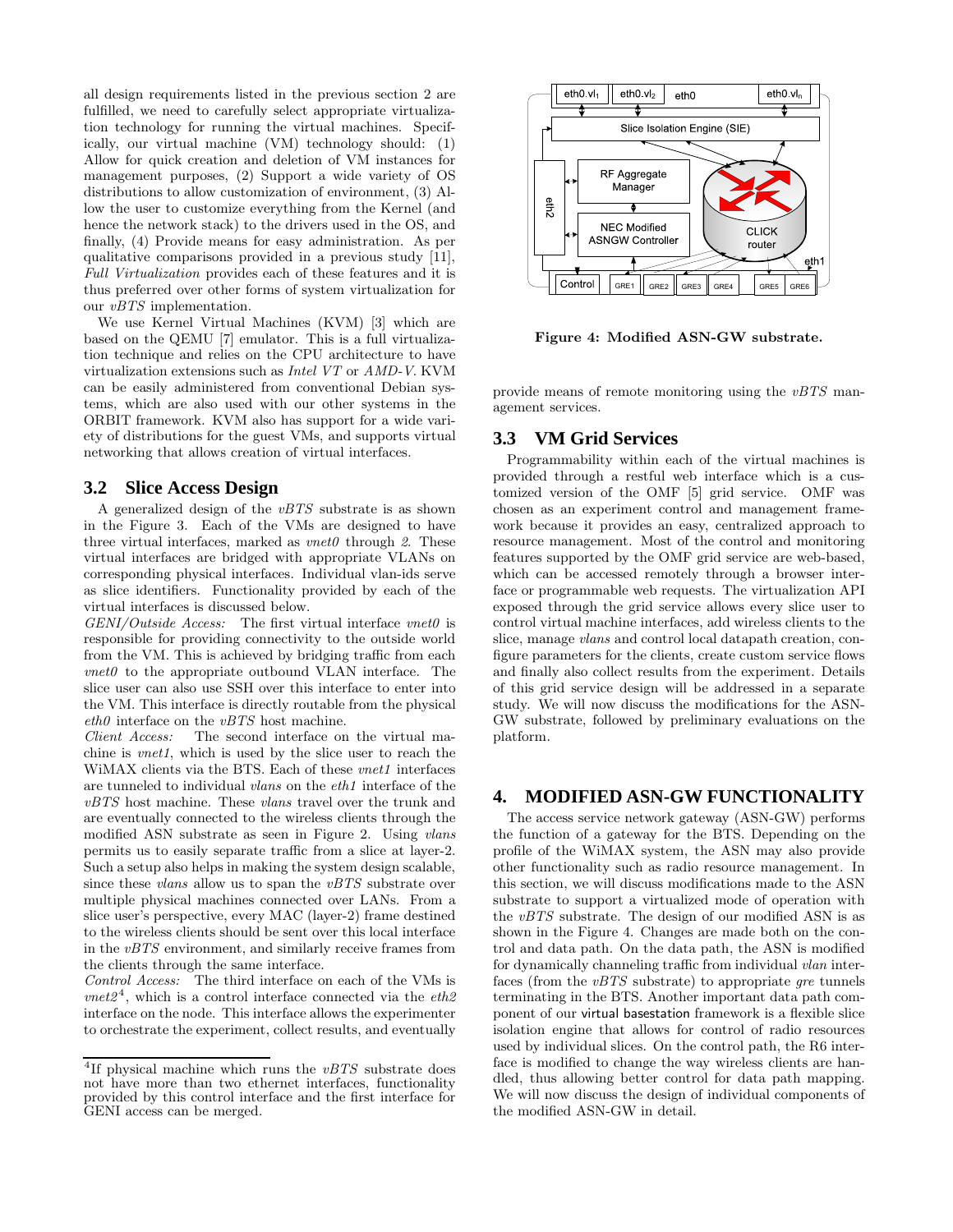

**Figure 5: An example of message passing in the system. The figure depicts the interaction among components of the system when a slice adds a client, and a mobile client actually registers with the system.**

#### **4.1 Modified ASN Datapath**

The ASN substrate is responsible for acting as a transparent gateway between the *vBTS*s and the actual air interface. Since all packet switching has to happen at Layer-2, we removed the IP routing from the conventional ASN-GW setup and use Click [12, 1] for frame redirection. All packet classification is based on slice identifiers, VLANids, and MAC addresses. The management architecture on the *vBTS* substrate sends the client MAC information for every slice as per individual requests to the RF aggregate manager. Typically, this information allows the ASN to bridge traffic from the individual VLAN devices (on eth0) to corresponding *gre* tunnels ending in the BTS, which transmits and receives information from the wireless clients. Using mapping information obtained from the *vBTS*, the ASN bridges appropriate *vlan* devices to the *gre* tunnels. Though the *gre* tunnels themselves are layer-3 devices, we do not use any layer-3 routing. Standard five tuple classifiers (Source IP, Destination IP, Source Port, Destination Port, TOS) can be used in addition to our switching mechanism to redirect client traffic to the correct *gre* tunnels, which represent different service classes across clients. To maintain radio isolation across clients and slices, we provide the slice isolation engine (SIE), which is briefly discussed later.

#### **4.2 Modified R6 Control Path**

The R6 Controller provided with the NEC Basestation is a proprietary software module that manages the NEC basestation and provides various funtionalities like mobility, authentication, user data handling, QoS Management. It communicates with the basestation using the R6 interface. Some part of the R6 interface is standardized in the WiMAX Network Forum. However, some interfaces and definitions are proprietary to NEC. For this reason, this module is available in a binary-only format. Extensions provided by this module are a socket based interface to notify client association and dissociation as client MAC-GRE pairs, and mechanisms for access control based on the client MAC identifiers. These extensions will help the RF Manager to setup the datapath and hence establish connectivity to the clients. We envision that a component providing this very basic functionality will be supported by most manufacturers, thereby facilitating deployment across diverse platforms.

#### **4.3 Slice Isolation Engine**

The slice isolation engine (SIE) is a traffic shaping mechanism that limits slice traffic irrespective of the clients and service classes used, such that the fraction of radio resource used by each slice are as per slice allocation policies. Though the NEC BTS supports time fairness of individual flows within the same priority class, for the sake of portability to other BTS hardware versions, and to provision weighted fairness across priority classes, our virtual basestation framework provides explicit isolation support. In addition to these features, our framework provides isolation across groups of flows (slices), which are a logical entity existing outside of the BTS.

Providing slice isolation is important since it helps to ensure the flexibility and repeatability of experiments. The slice isolation engine throttles throughput of individual slices (flow groups) based on allocated slice quotas, and estimated downlink transmission rate. In case of the slice having more than one client, we compute aggregate downlink physical rate for the slice using three strategies: (1) Simple/weighted average, (2) Median rate estimate, and a more complex (3) Feedback based slice rate estimate mechanism. For brevity, we do not discuss these in this section. The SIE runs as a closed loop control mechanism on the modified ASN that constantly estimates performance of clients belonging to individual slices, and uses this information to control downlink traffic. We use the element handlers supported by the Click [12] that allows re-configuration of preset parameters at runtime. A first generation implementation of the slice isolation engine is discussed in a previous study [10].

#### **4.4 Basic Experiment Setup**

An example of message passing between different entities in the system for slice creation, client registration, and addition of clients to slices is as shown in Figure 5. The experiment begins with the slice/user requesting for a *vBTS* creation. In response, the *vBTS* aggregate manager creates an appropriate VM instance, sets up networking from the VM to the *vlan*, and returns the status of the operation. If the *vBTS* creation is successful, the slice requests for addition of a wireless WiMAX client to its instance by specifying its MAC address. The *vBTS* aggregate manager sends this information to the RF aggregate manager that populates an entry in a mapping table. Typically, the fields in this table are: *vlan*−*id*, *vm*−*name*, *client*−*MAC*, *client*−*gre*, and *gre* direction. Out of these, the first three entries are provided by the *vBTS* aggregate manager. The *client* − *MAC* to *gre* mapping information is made available by the NEC modified ASN controller to the RF aggregate manager on the ASN substrate. In the mapping table, the *client* − *MAC* is used to uniquely identify every entry. When all entries are populated in a row of the mapping table, an end to end data path is automatically setup in Click  $[1]$ <sup>5</sup>.

<sup>5</sup>Typically, these datapath modifications are envisioned through the use of hot swapping click kernel modules.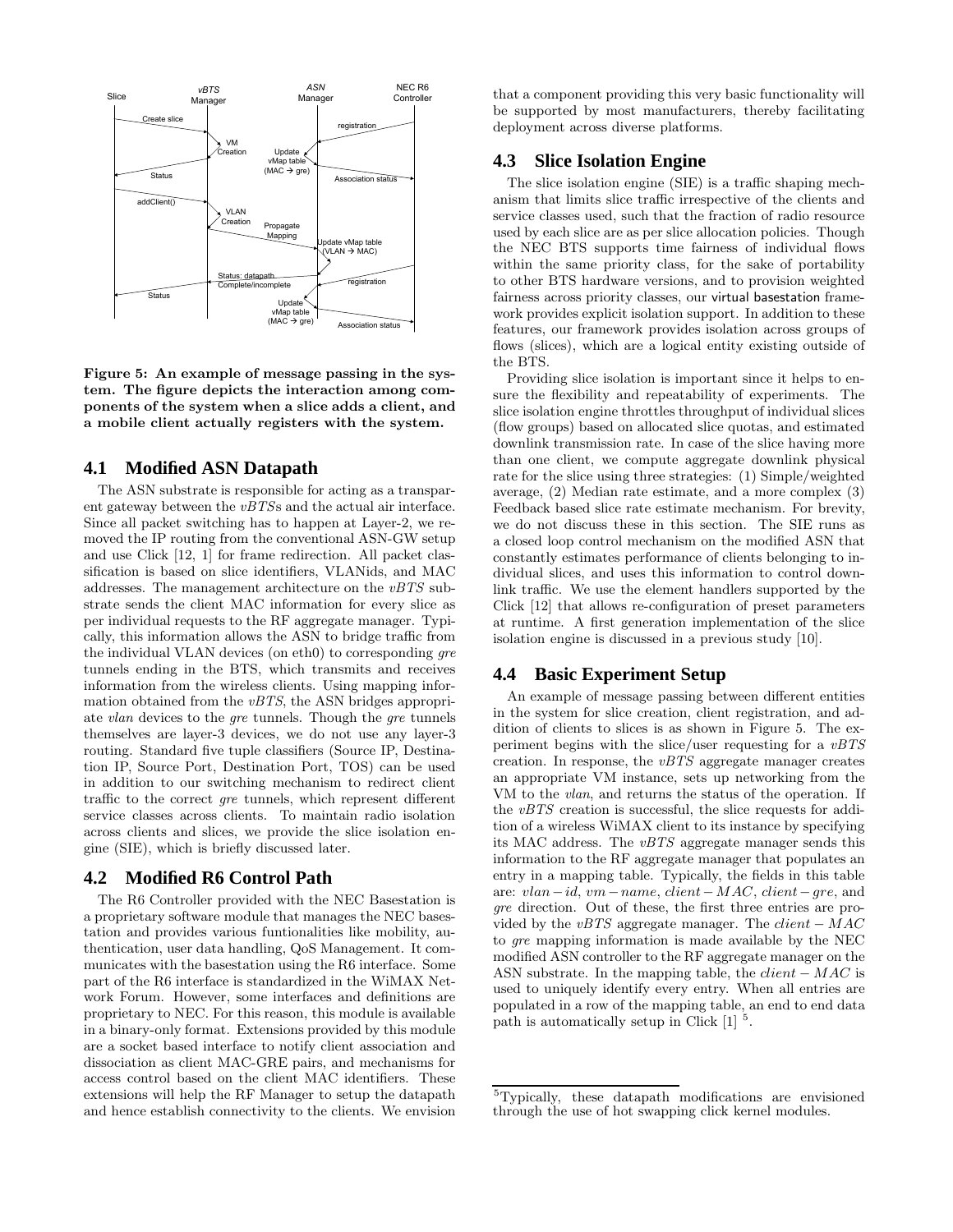

**Figure 6: Baseline throughput measurements.**

| Parameter                | Value     |
|--------------------------|-----------|
| Basestation Manufacturer | NEC       |
| Profile                  | A         |
| Channel                  | $2.5G$ hz |
| Bandwidth                | 10Mhz     |
| Default Service Flow     | BE.       |
| $DL/UL$ ratio            | 35:12     |
| Traffic Type             | UDP       |
| Packet size              | 1024bytes |
| Link adaptation          | Enabled   |
| Client Chipset           | Beceem    |

**Figure 7: Default parameters used with all experiments unless mentioned otherwise in the experiment.**

#### **5. EXPERIMENTAL EVALUATION**

To demonstrate the performance of our design we perform some baseline experiments. Initially, we will show the performance achievable with the basestation itself, followed by setups involving sample experiment scenarios. Experimental parameters for the NEC basestation are as shown in Figure 7, and are used as default parameters unless described explicitly in the experiment.

#### **5.1 Raw UDP Throughput Performance**

In this setup, we study the baseline downlink throughput performance of the WiMAX basestation transceiver. The client is located at a location which is very close to the basestation, though there is no line of sight link between the client and the BTS antenna. The observed CINR is 29dB and RSSI is -51dB. To evaluate the performance we measure UDP throughput for different frame sizes and different modulation and coding schemes (MCSs) used to reach the client.

Downlink throughput measurements obtained from the experiment are as shown in Figure 6. We observe that the throughput performance is the best for large frame sizes and improves with the use of higher bit rate MCSs. This behavior is justified since the client has a good connection to the BTS, which results in superior performance with higher rate MCSs. We also observe that the auto rate scheme used at the Basestation is capable of matching the performance



**Figure 8: Experiment topology for indoor Femtocell emulation experiment. Position of stationary client is fixed in the control room, and the mobile client moves along the marked trajectory.**



**Figure 9: Throughput performance of individual slices as a function of time. Shown in the results is performance with BE service flows in each class.**

achieved by static rates. This serves as a baseline test to validate performance of the autorate algorithm on the BTS.

## **5.2 BE-BE Slice Isolation**

This experiment emulates mobility in a Femtocell deployment, and is repeated in all further indoor measurements. We consider two slices which are sending traffic from *vBTS*1 and *vBTS*2 to their corresponding clients. Client for the flow from *vBTS*1 (slice1) is stationary, and the client for the flow from *vBTS*2 (slice2) is mobile. The link from each VM to the corresponding client constitutes of a slice. The stationary client is located such that it has a CINR greater than 30 which allows the basestation to send traffic comfortably at  $64{\rm QAM}\frac{5}{6}$ . An experimenter walks with the mobile client as per the coverage map shown in the Figure 8. As per the RSSI trace for the walk, the link degrades in a corner of the corridor and improves as the experimenter returns to the starting position. Each slice is configured to saturate the link to its client with UDP traffic.

The observed downlink throughput for both the clients without any shaping is as shown in Figure 9. We observe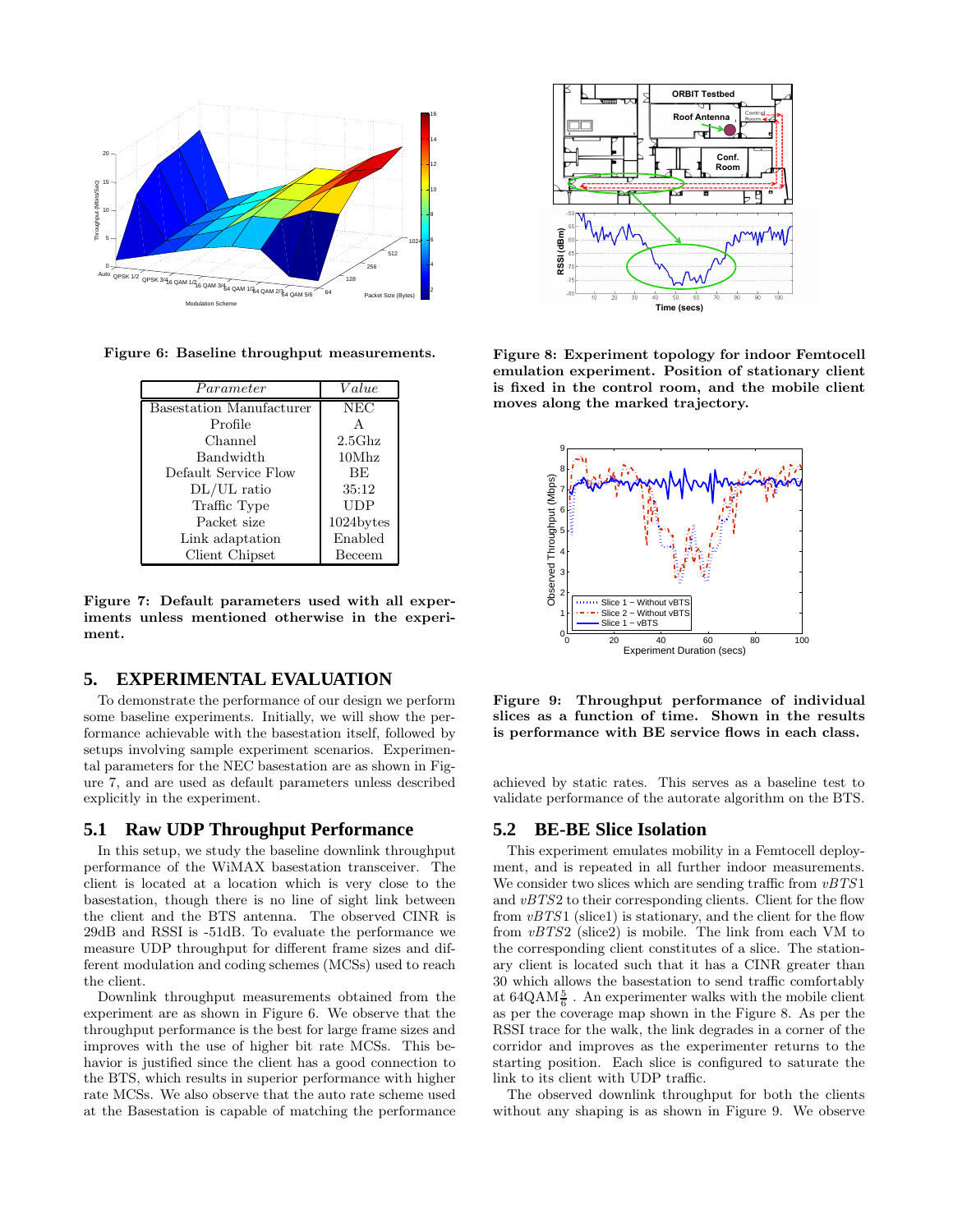

**Figure 10: Throughput performance of individual slices as a function of time. Shown in the results is performance with BE service flow for the static client and UGS service flow for the mobile client.**

that as the mobile client reaches areas where the RSSI drops below a certain threshold, the rate adaptation scheme at the basestation selects a more robust modulation and coding scheme(MCS). However, in the process the link with the mobile client ends up consuming a lot more radio resource at the basestation, which affects performance of the stationary client. Thus we observe that while the BS scheduler is capable of providing QoS, it does not ensure radio resource fairness across links. The NEC BTS features a time-fair mode for providing fairness across flows of the same class, that could alleviate this condition. However, we use this case as a baseline to demonstrate the performance of our isolation engine (SIE) in the virtual basestation framework, and we will eventually show that our scheme can work across service classes and flow-groups. Results from the experiment repeated with our isolation engine are as shown in the Figure 9. Even as the channel for the mobile client deteriorates, our framework is able to appropriately limit the basestation utilization for the mobile client (slice) thereby providing fairness to the stationary client.

## **5.3 UGS-BE Slice Isolation**

We will now extend results from the previous experiment by comparing the performance of slice isolation scheme across different traffic classes. To justify the performance we will consider an extreme condition where the slice with the mobile client is using unsolicited grant service (UGS) flows. UGS flows are typically used for voice services (VOIP) and are given priority over all other service flow types. The static client uses best effort (BE) flows, which have no reservation.

We repeat the previously discussed experiment, and plot the total throughput for both clients in Figure 10. An initial run of the experiment is performed without our framework, followed by varying reservation for the UGS flow. When we do not have any slice scheduling through our framework, the total throughput suffers when the UGS client traverses through the region with poor coverage. This is because the basestation frame scheduler tries to ensure all the traffic to the mobile client is delivered, while resulting in a very poor throughput performance for the static client. However, we notice that by using our virtual basestation framework, we



**Figure 11: Hierarchical slice scheduling for allowing every slice to have a custom frame scheduler.**

are able to limit airtime allocated to the UGS client, thus improving overall throughput performance when the client traverses through the region with poor coverage.

#### **5.4 Customized Scheduler Evaluation**

Understanding and optimizing the MAC scheduling framework on the wireless edge presents an important avenue for improving end-to-end performance of specialized services such as voice, video or bulk file transfers. Customizing the MAC scheduling framework also provides a means of service differentiation which could help MVNOs to attract customers. As a part of our framework, one of the design goals was to allow the emulation of multiple MAC schedulers within different *vBTS*s. Since our mechanism allows isolation of a fixed percentage of the BTSs radio resources, every slice can use a custom scheduler to allocate these resources to their clients. The effective conceptual setup of the system is as shown in Figure 11. The design is based on a hierarchical scheduling mechanism where we have custom flow scheduling within the slice which is run as a part of the VM, possibly by an MVNO (which leases the slice) or an experimenter. At a lower layer, the slice scheduler (SIE) provided by our framework, will limit traffic from individual slices, thus preventing any inter-slice interference.

As an example, we show the performance of two flow schedulers implemented within the first slice: (1) Round robin: which alternately sends a packet for each of its two clients, and a simple proportional scheduler. (2) The proportional scheduler sends 85% of the allocated traffic to one client and the remainder packets for the other client. The first slice SLC1 has two clients: a static client, and a mobile client that follows the trajectory described in Figure 8. The second slice SLC2 has a single static client that has similar channel conditions to the static client in SLC1. Since SLC2 has a single client, it does not need a flow scheduling mechanism. We send downlink UDP traffic at saturation to each of these clients. Measured fraction of airtime used by the clients during the course of the experiment are as shown in Figure 12. We observe that when the first slice uses a simple round-robin scheduler, both clients in SLC 1 get similar airtime when channel quality is good for the mobile client. However, as the mobile client passes through the area with poor coverage, the airtime consumed by the mobile client increases, leading to a corresponding decrease in airtime available to the static client in SLC1. We observe that our slice isolation engine which is a part of the virtual